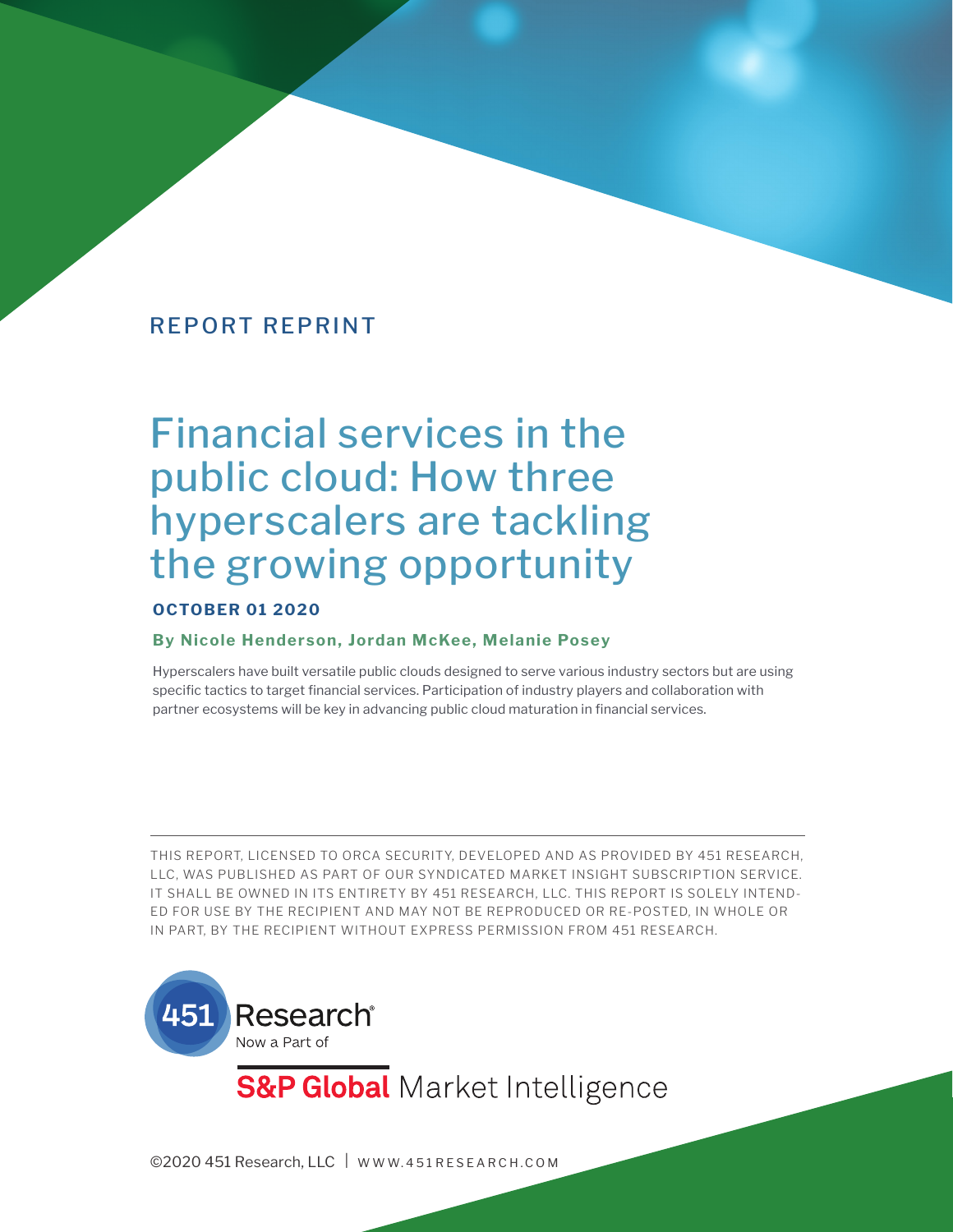#### Introduction

There are many factors that give rise to financial services companies' adoption of public cloud, including pressure from internal and external customers to digitize processes while maintaining strict security and compliance controls. Microsoft, IBM and AWS are taking distinct approaches in targeting this market, leveraging financial services customers, partners and acquisitions to build out public clouds that address key hurdles for companies in banking, payments, capital markets and insurance. However, the competitive landscape is complicated further by the rise of embedded finance, which means some of the cloud's biggest users are becoming financial services companies, an interesting development that will make this a segment to watch for cloud service providers, investors and financial services firms in the coming months.

## **451 TAKE**

Pressure has been mounting on the financial services industry to reduce datacenter footprints, use modern analytics tools to extract insights from data and embrace cloud services to deliver digital experiences to customers. 451 Research's Voice of the Customer: Macroeconomic Outlook, Corporate IT Spending 2020 shows that 52% of respondents are increasing digital customer engagement due to the coronavirus outbreak. When the pandemic hit, digital transformation for financial services became an imperative as consumers abruptly shifted spending online amid lockdown orders, and as a new normal emerges, we anticipate long-term, and in some cases permanent, changes to consumer behavior. To meet these demands, financial services firms are eyeing public cloud and associated cloud services, working with hyperscalers to develop digital transformation strategies. Hyperscalers have built extensible and versatile public clouds designed to serve various industry sectors but are using specific tactics to target financial services and demonstrate how public cloud can handle the mission-critical and regulated workloads inherent to this sector. Participation of industry players and collaboration with partner ecosystems will be key drivers of success in advancing public cloud maturation in financial services.

#### Market challenges increase the appeal of the cloud in financial services

Incumbent financial services providers face a growing list of challenges. The examples here are many and include the unbundling of their core business by agile fintechs, a complex and evolving regulatory landscape and rising customer demands pertaining to digital experiences. Many banks and legacy payment providers we speak with recognize that their ability to effectively respond to these shifts is being throttled by their outdated IT infrastructure. Consider that nearly half (46%) of financial services respondents to our Voice of the Enterprise: Digital Pulse, Organizational Dynamics 2020 survey said 'over-reliance on legacy technology and processes' is a major organizational challenge in the way their company delivers IT – the highest of any vertical in our survey.

The public cloud has become an increasingly attractive avenue for financial services providers to attain the agility and flexibility needed to adapt to the changing landscape they find themselves in. Recent months have seen large financial institutions including HSBC, BNP Paribas, Bank of America and Banco Safra make moves to the cloud, and our surveys indicate that COVID-19 could further accelerate this trend. Nearly 1 in 4 (23%) financial services respondents to our June 2020 Voice of the Enterprise: Digital Pulse, Coronavirus Flash Survey indicated that they've accelerated their digital transformation initiatives as a result of the pandemic, while 1 in 10 said they had accelerated their migration of workloads to the cloud.

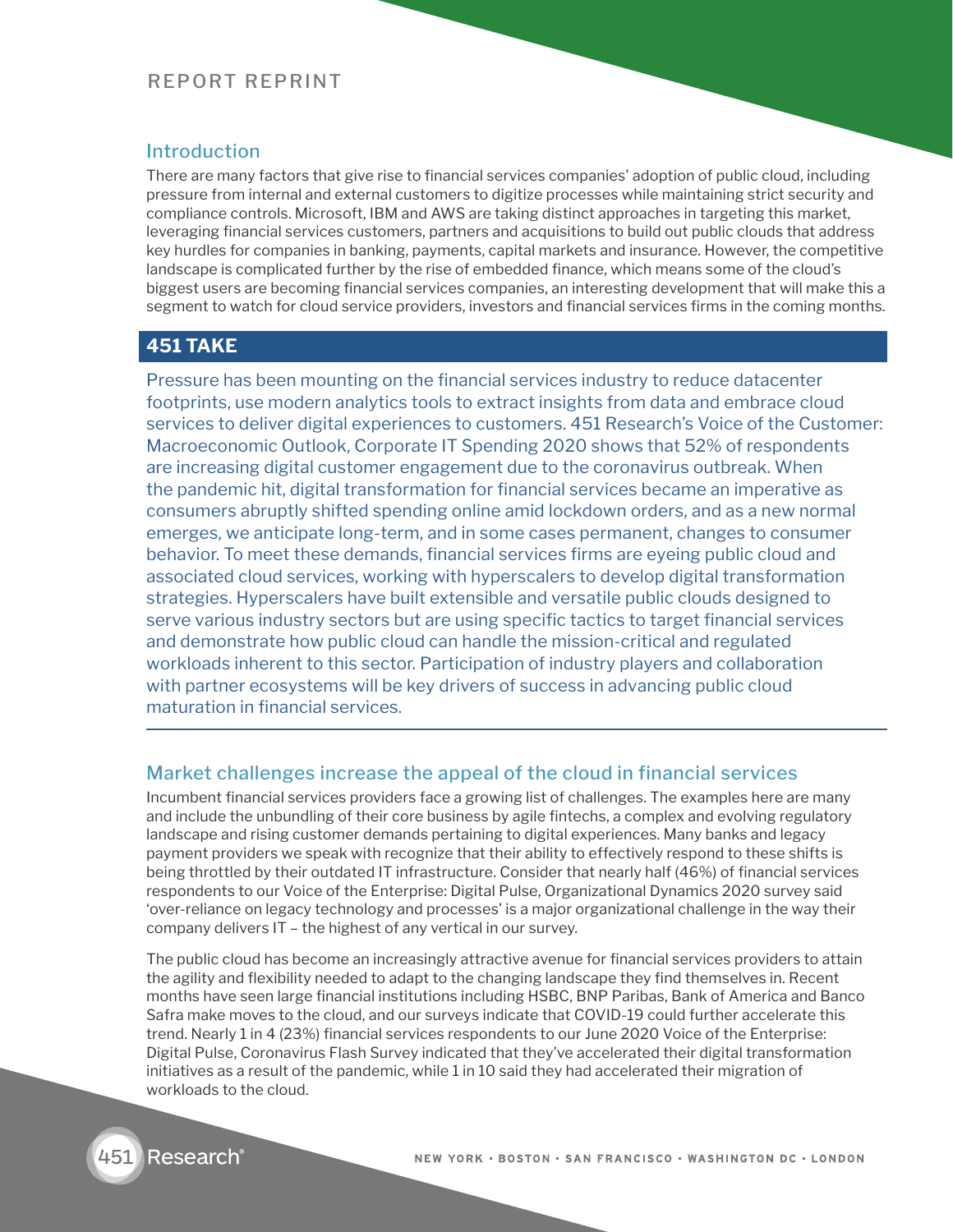Microsoft, IBM and AWS have emerged as the key players serving the financial services segment. Below, we discuss their distinct approaches in targeting this market.

#### Microsoft Azure: the partner approach

Microsoft has made significant investments in supporting partners as they help organizations move from on-premises environments to public and hybrid cloud. Its partner ecosystem is a key factor in its delivery of cloud services for the financial sector as SIs and ISVs provide support around cloud deployments and migration, managed services and integrate vertical approaches with Microsoft Azure. For example, ISV partner and payments infrastructure provider ACI Worldwide enables its Universal Payments technology to be licensed by customers via Azure.

Microsoft is relying on its reputation among businesses that Azure is enterprise-grade, and partners seem to drive a lot of development around specific use cases for this market. For instance, Microsoft announced it is working with financial services software provider (and ACI Worldwide competitor) Finastra in a multi-year agreement to migrate applications to Azure, deliver end-to-end offerings for customers and engage with Finastra's ecosystem of partners, exposing Microsoft to more customers in this segment, beyond the 3,000 banks and financial institutions already supported by both companies.

It is possible that Microsoft could evolve its partner-centric approach to a dedicated industry cloud service as it has created in the healthcare vertical. At its Build conference in June, Microsoft announced Cloud for Healthcare as the first of multiple industry-specific cloud services, which delivers capabilities from Office 365, Dynamics, Power Platform and Azure. Customers will need support in using the broad set of tools available in the cloud to realize the full benefits of public cloud, and partners can be a valuable resource in achieving this outcome in regulated industries such as healthcare or finance.

#### IBM Cloud for Financial Services: the industry approach

IBM is working with some of its long-term outsourcing customers in financial services to inform its industry approach as it looks to set the standard on how banks can use public cloud to pursue digital reinvention. IBM, in collaboration with Bank of America, developed a framework that runs on its public cloud infrastructure and offers built-in risk management and compliance controls. Called IBM Cloud for Financial Services, the framework includes integrated security capabilities that monitor and enforce policy-based compliance postures across workloads and automate security and compliance checks which speeds time to market for customers. Supported by its acquisition of SaaS startup Spanugo, security and compliance controls are embedded within its framework. Security is a key capability that may be the ammunition IBM needs as it approaches financial services clients that are still concerned the public cloud is not the right environment for sensitive or mission-critical workloads in production.

Since its strategy centers on its industry-informed approach, IBM anchor clients Bank of America and BNP Paribas are critical partners that will help the company drive further momentum within its target market of Tier 1 regulated financial institutions and develop its ecosystem of ISV and SaaS partners that offer both horizontal and vertical approaches. IBM has a strong footing in financial services from its legacy offerings but will need to clearly demonstrate how its customers are using its industry cloud to deliver innovative products.

Industry-specific cloud offerings are not a new concept – examples from the early 2010s include GE Digital's Predix platform (industrial IoT) and Illumina's platform for genomics. However, activity in the financial services sector started to heat up in recent years as technology vendors threw their hats in the ring – for example, with Oracle's introduction of its Financial Services Cloud five years ago. There is more pressure than ever on financial services companies to shift from capex to opex models, embrace digital services delivery for both internal and external customers, enable the innovation needed for